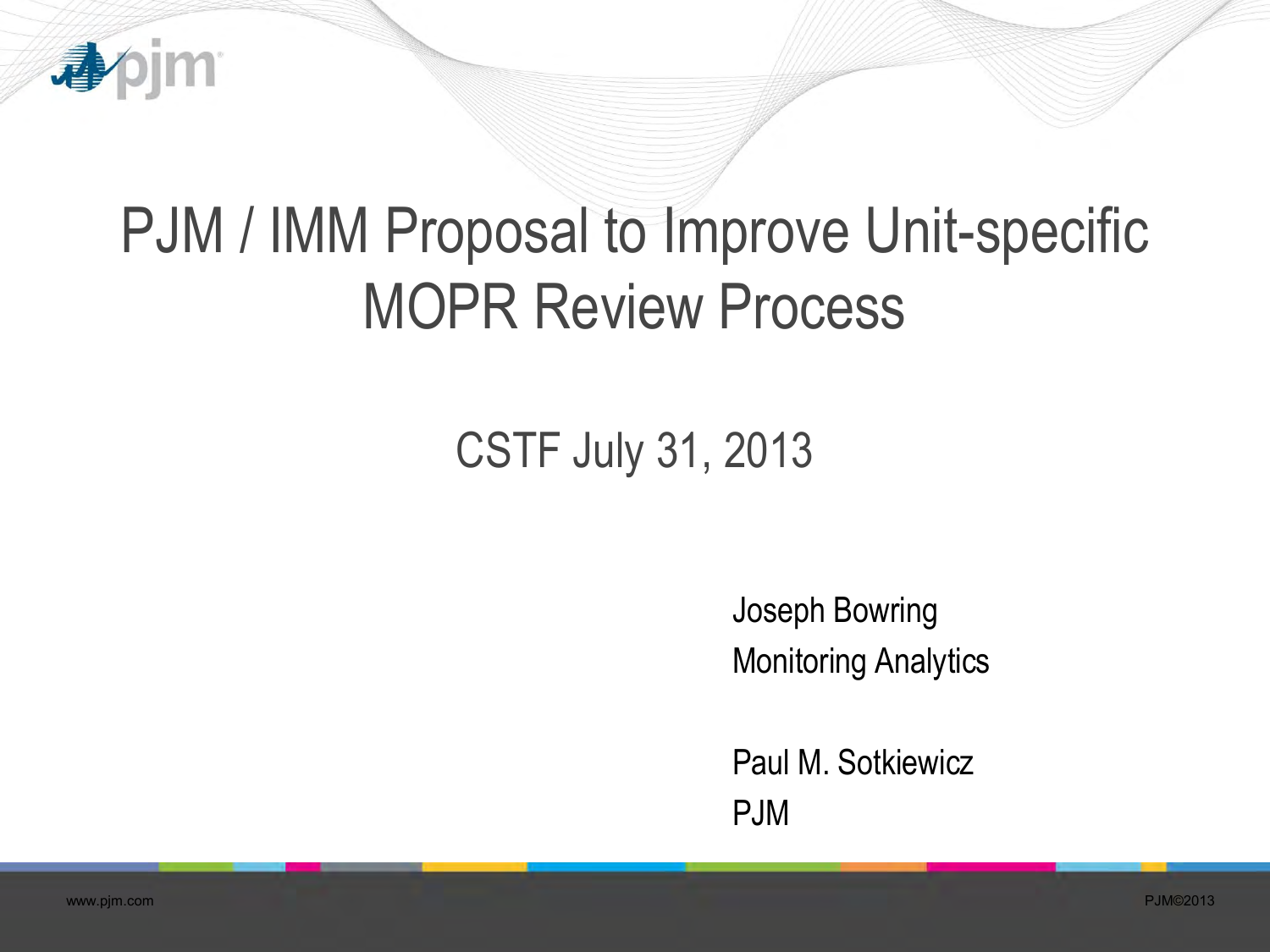

- Develop more standardized assumptions and modeling approach that is consistent with assumptions utilized to develop Net CONE parameters
- Reduce PJM / IMM discretion by defining more narrow and objective standards for review in the tariff
- Increase transparency of the process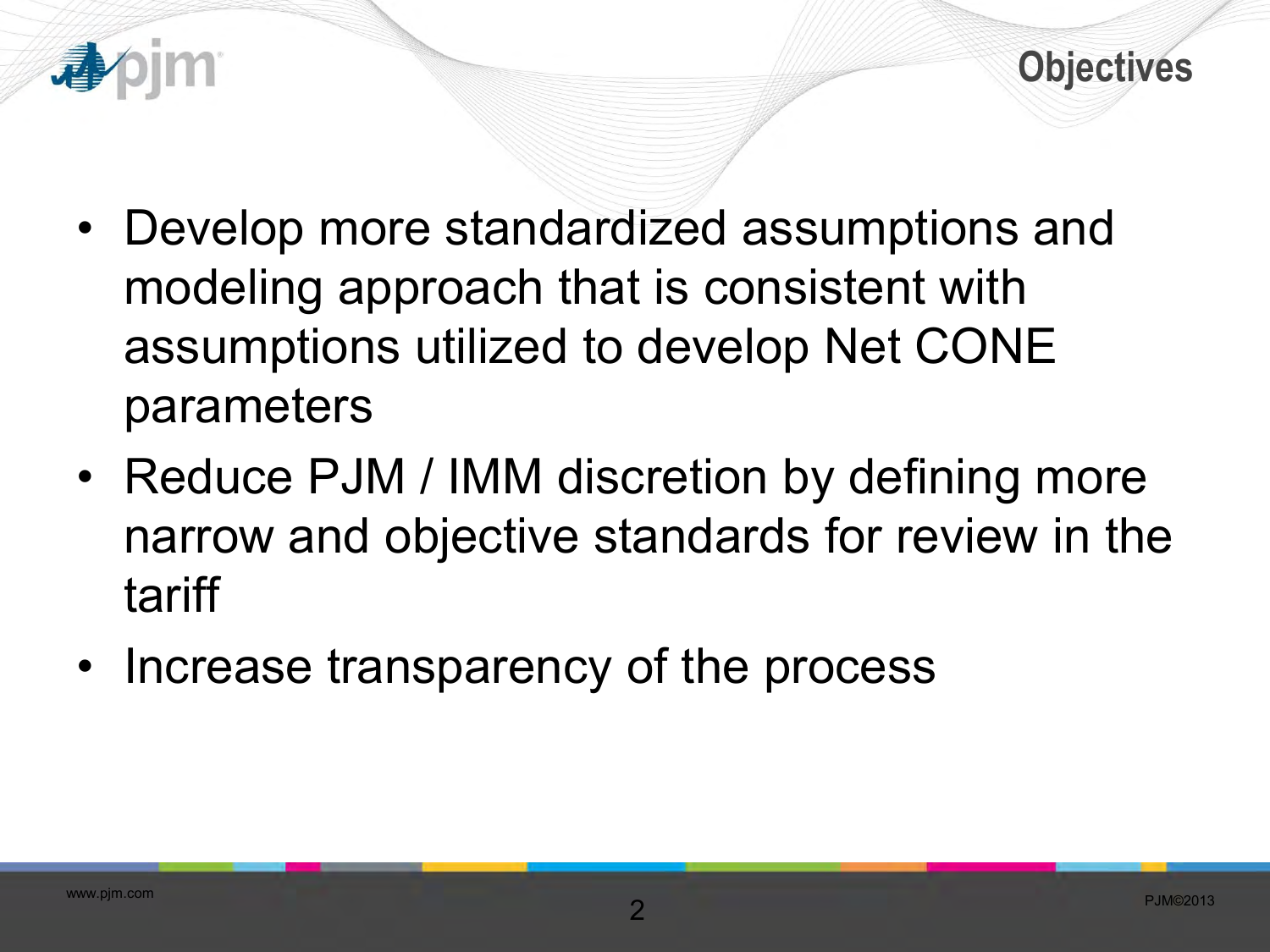

Proposal Overview

- Basic assumptions to calculate alternative unitspecific minimum offer price include:
	- Levelization Technique Require use of Nominal Levelized Values
	- Asset Life Require use of 20 year asset life
	- Residual Value Utilize residual value of zero
	- Sunk costs No sunk costs are permitted
- Use of publicly available data sources for key parameter inputs
	- Cost of capital
	- Inflation
	- Future Revenues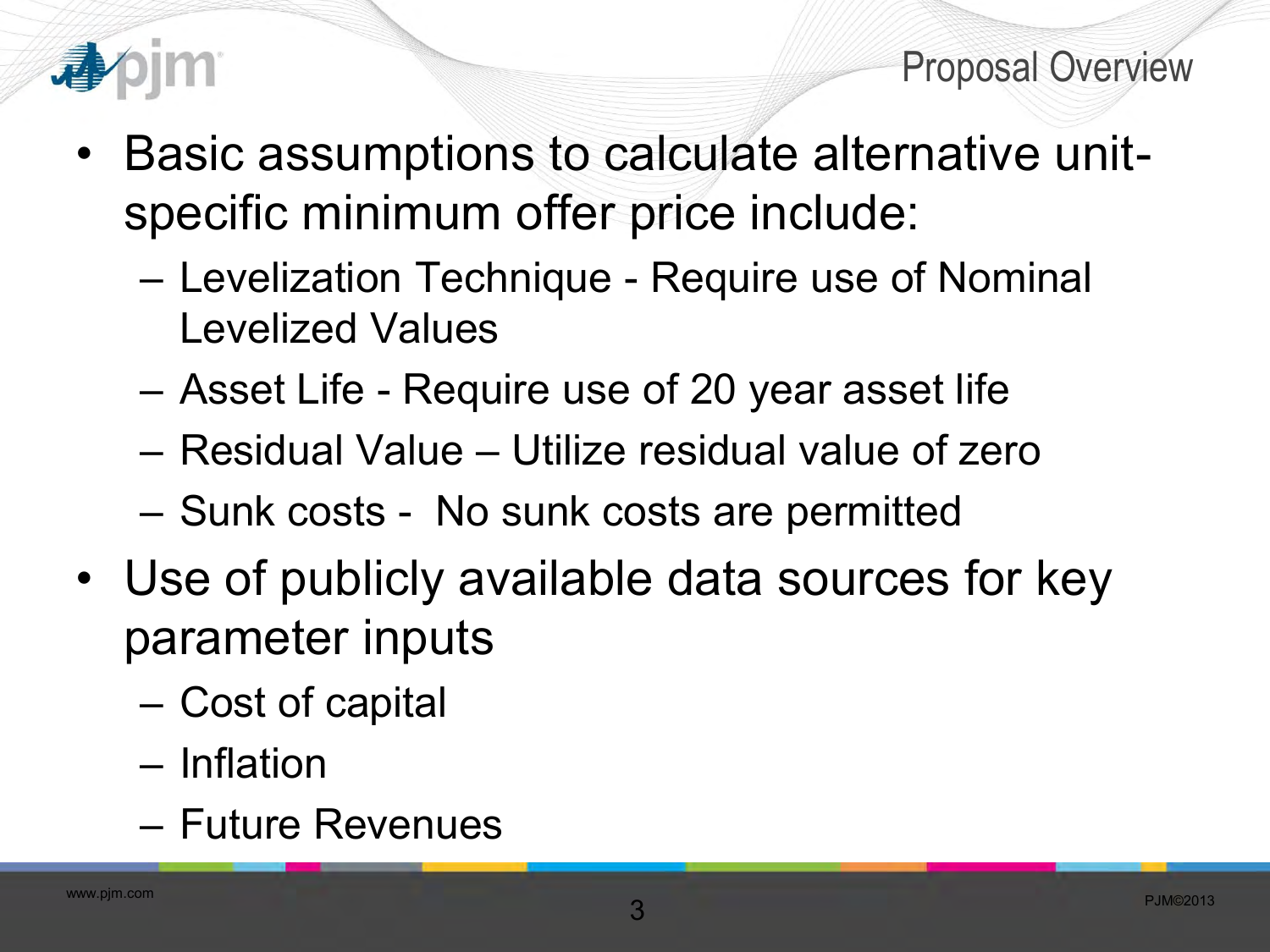

Proposal Overview

- Documented cost advantages leading to lower capital or fixed are still permitted:
	- Transmission interconnection costs
	- Gas lateral costs
	- Fixed O&M
	- Power island
	- EPC
	- Tax exempt financing status
- Tax rates and lower taxes
	- Allow for lower taxes or payments such as PILOTtype incentives that are generally available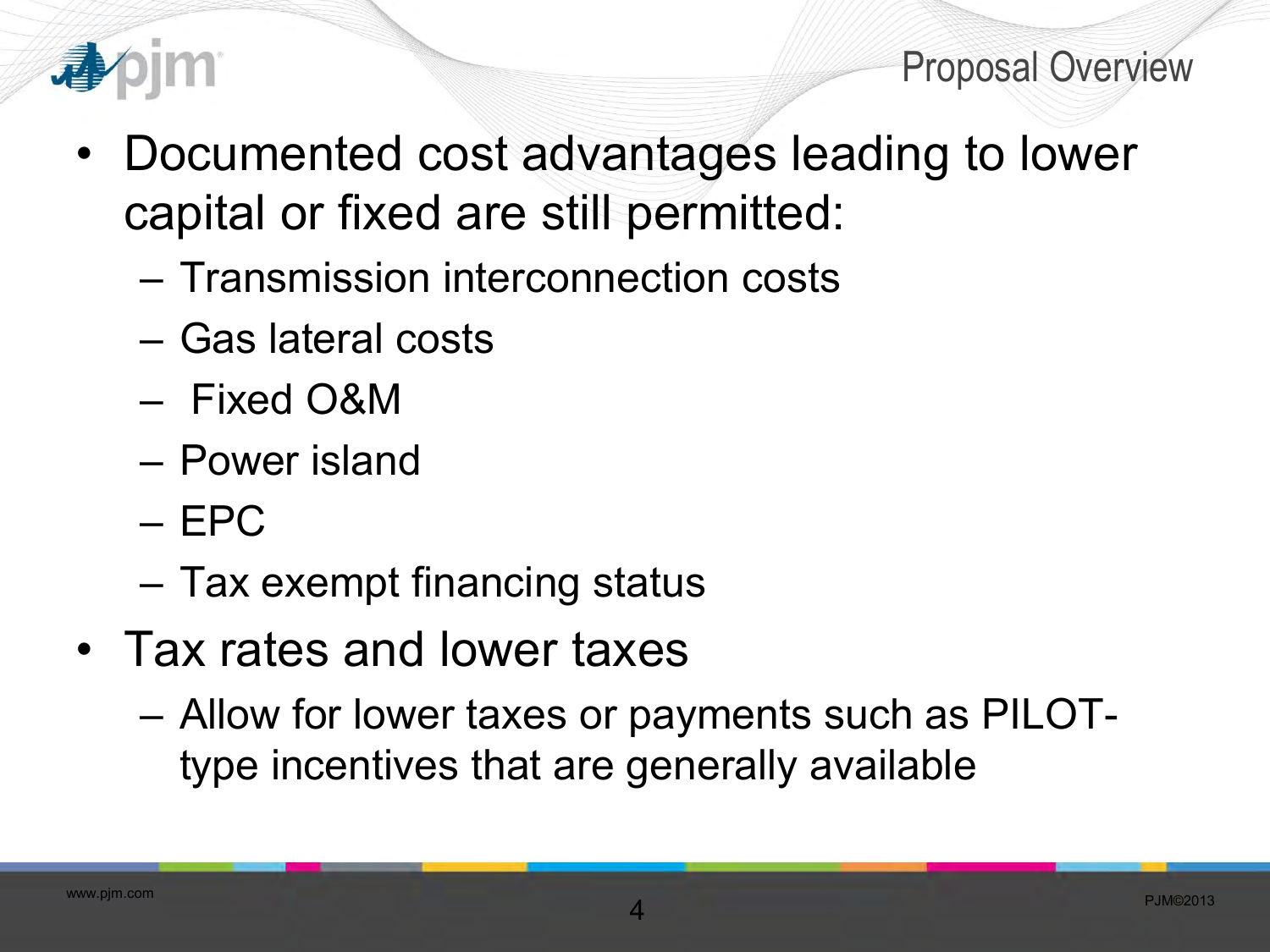

- Economic asset life
	- 20 years consistent with CONE modeling that goes into the VRR Curve parameters
	- Business model differences should already be covered by the self-supply exemption
- Inflation
	- The difference between the yield on 20 year Treasury Bonds and 20 year Treasury Inflation Protected Bonds
	- Over a specified time period prior to submission the unit specific exception
	- Available through the Federal Reserve Bank of St. Louis Economic Database (FRED)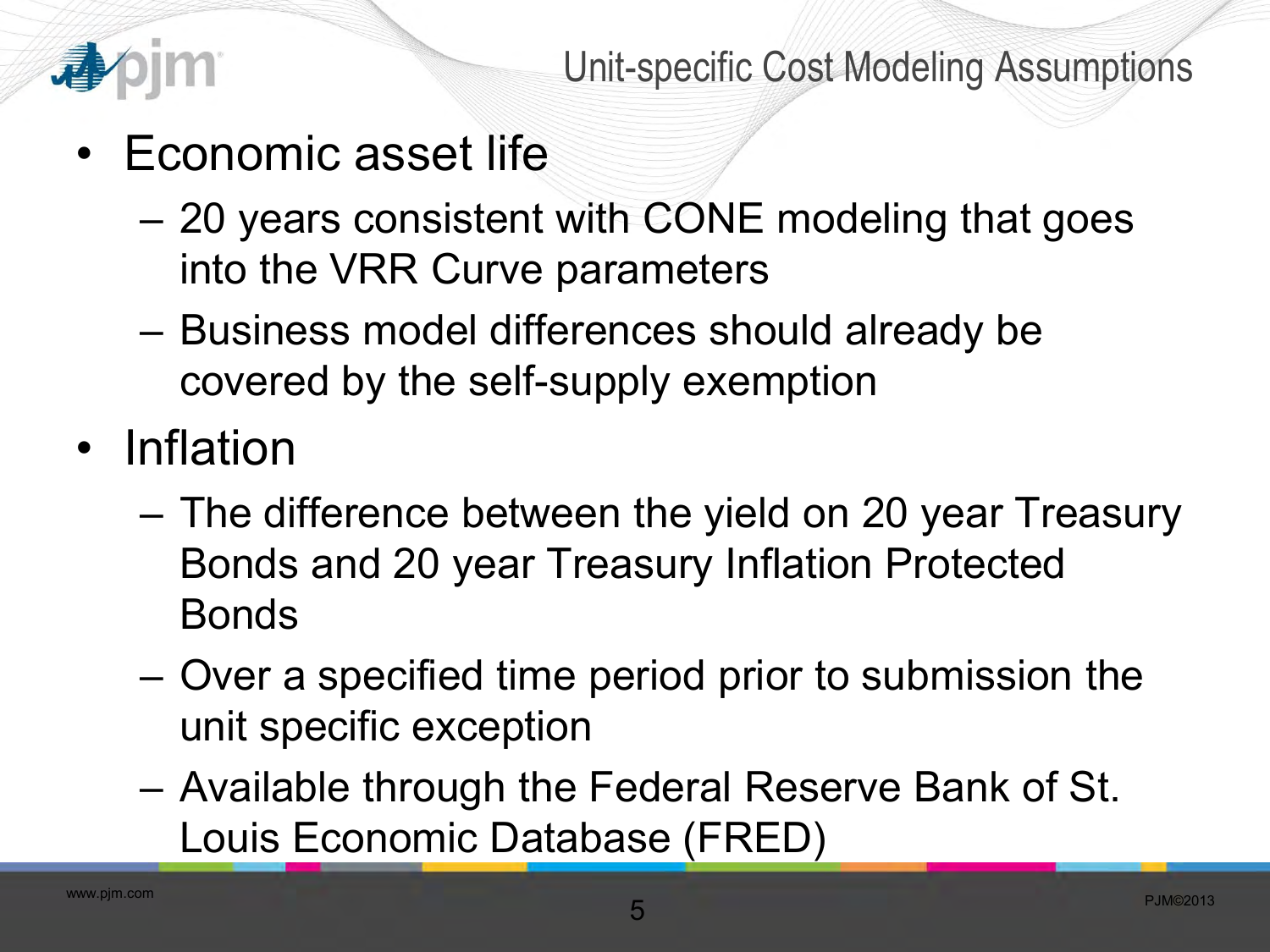

- Levelization method
	- Nominal levelization that provides the same yearly revenue stream in each year over the asset life
	- Has the same NPV as real levelized method
	- Matches desire of merchant developers to receive their cash flows a bit earlier over the life of the asset rather than on the back end
- Sunk Costs and Residual Value
	- No sunk costs as project as a whole, or in pieces can at any time be resold
	- No residual value to be consistent with CONE determination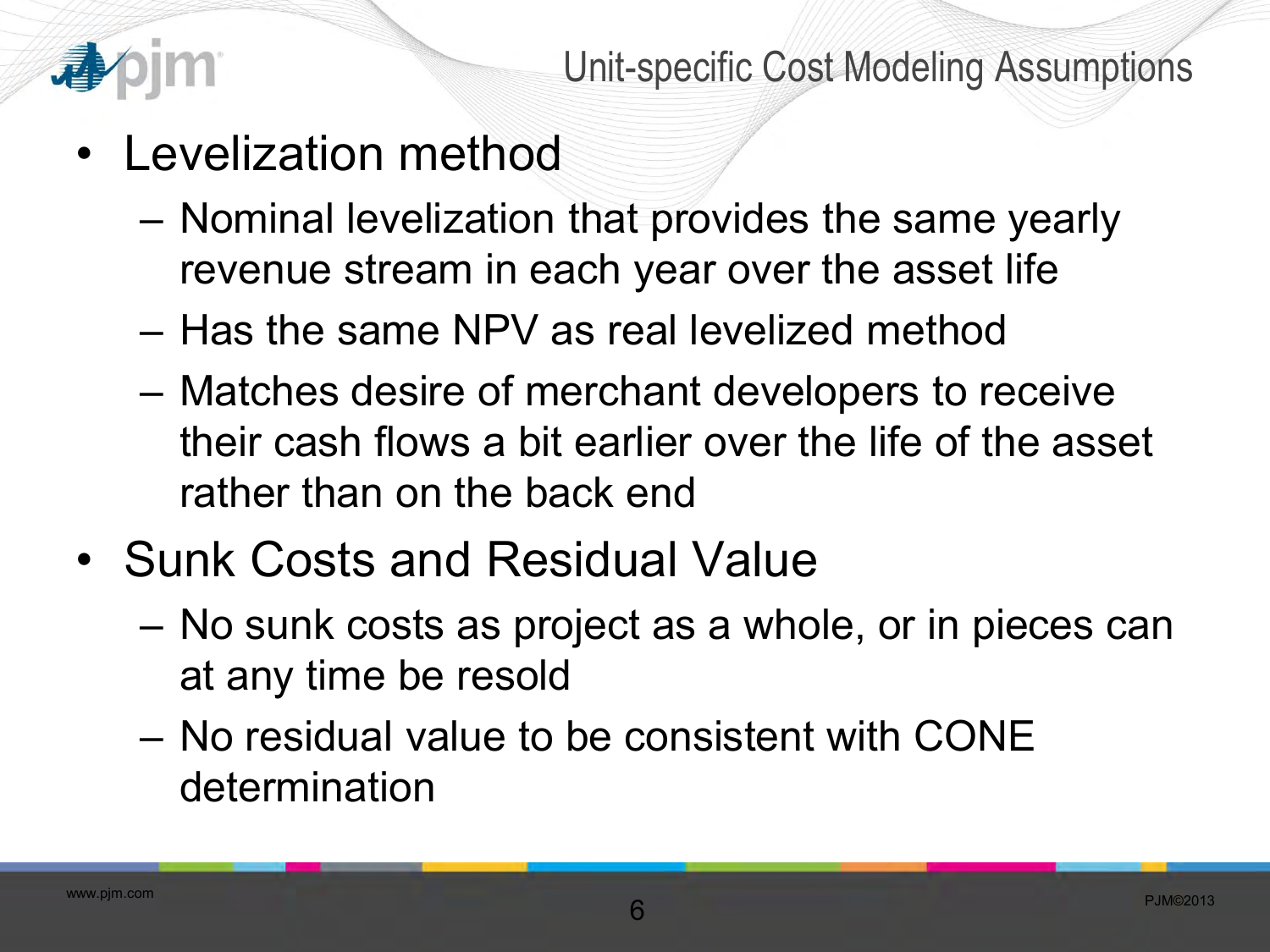

- Cost of Equity
	- CAPM using 20 year using 20 year Treasury Bond as risk free rate available through FRED
	- Beta from studies of like companies
		- Beta = 1.23 in the last CONE study
	- Equity risk premium based on historic differentials
		- This premium was 6.5% for the last CONE study
		- What is the equity portfolio to which we compare risk-free rate?
	- Possibly validate against data from projects under development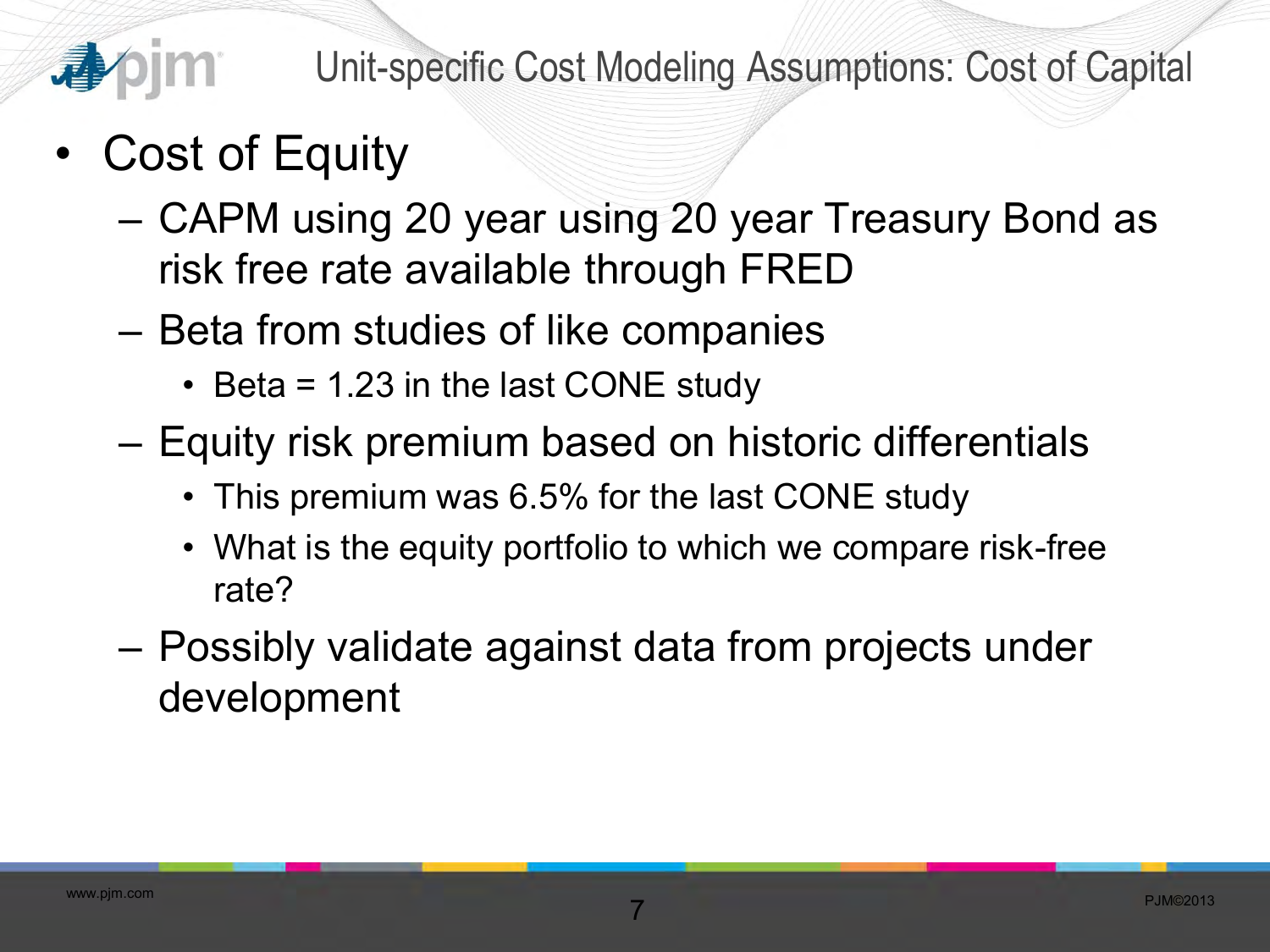

Unit-specific Cost Modeling Assumptions: Cost of Capital

- Debt/Equity ratio
	- Consistent with CONE calculation for VRR Curve parameters
	- 50/50 during the previous CONE study
	- Validate new ratio against developed and developing projects
- Cost of Debt
	- Use B rated debt as a proxy for developer risk
	- Cost of B rated debt from Bank of America/Merrill Lynch index available through FRED
	- Contemplating validation through parties lending to actual projects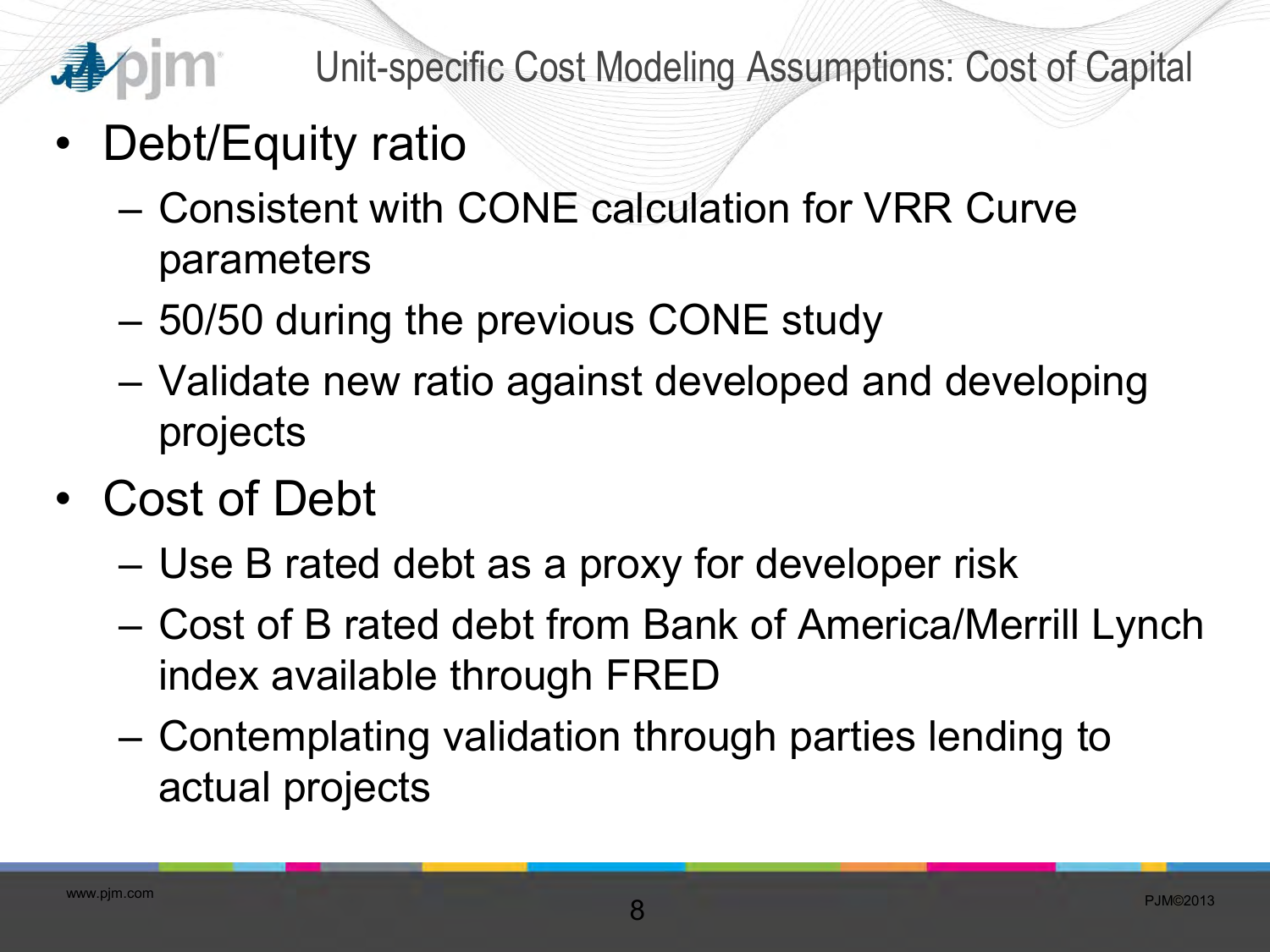

- Require use of standard forecast net revenues
- Power prices from forward curves such as NYMEX or publicly available forecasts.
	- Adjusted for basis as necessary especially if the forward prices are quoted at a liquid point like Western Hub
- Gas prices from forward curves such as NYMEX or publicly available forecasts.
	- Adjusted for basis as necessary especially if the forward prices are quoted at a liquid point like Henry Hub in LA.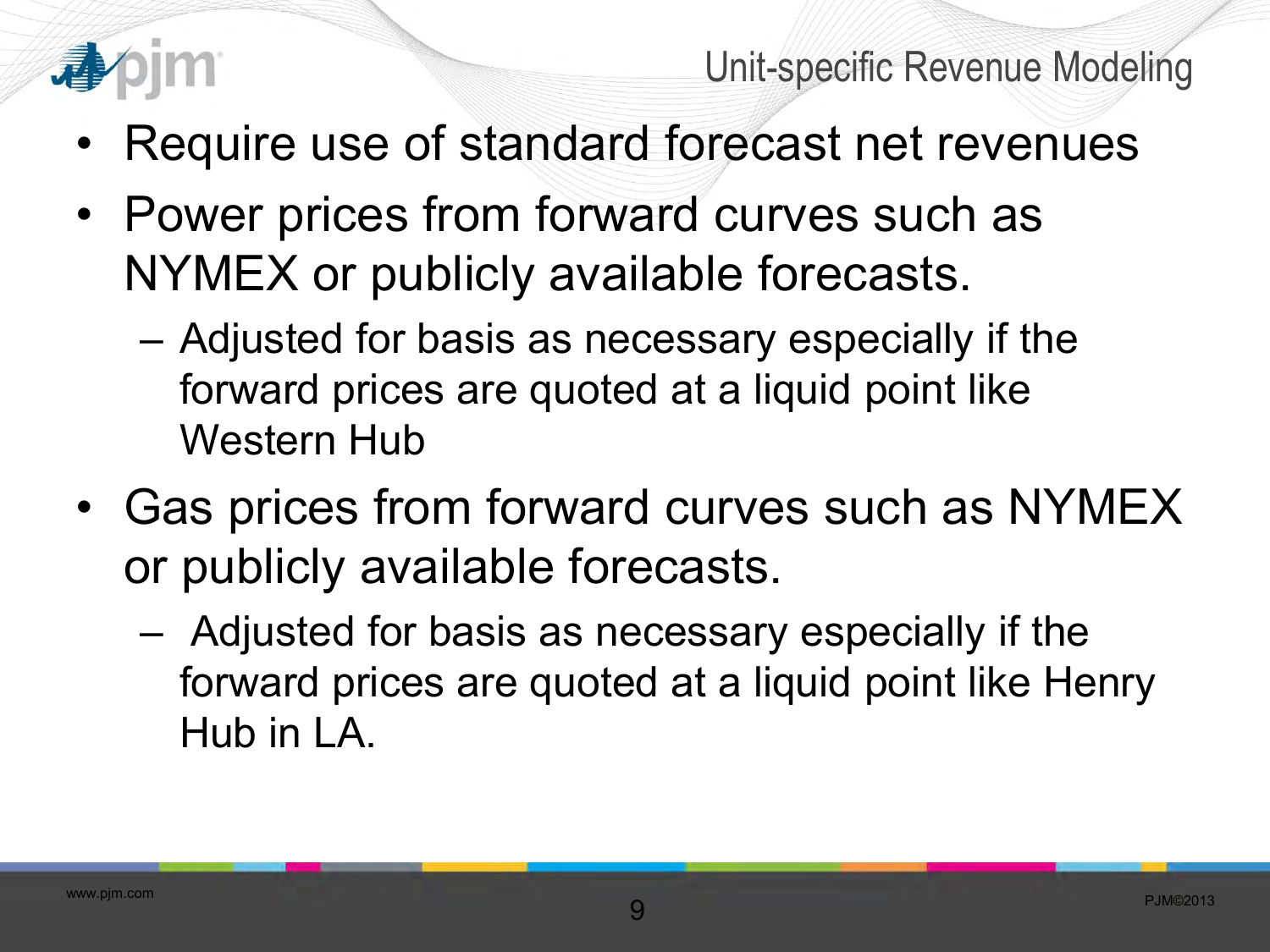

Unit-specific Revenue Modeling

- One possible avenue is 1<sup>st</sup> year revenues only
	- Would easily admit the use of NYMEX forward curves on both power and gas
- Possibly forecast revenues from first 3 years to match 3 year historic used in Net CONE today
	- Use of NYMEX power forward may be problematic due to lack of liquidity that far out
	- Gas forward prices are more liquid further out
	- Power prices forecasts may make more sense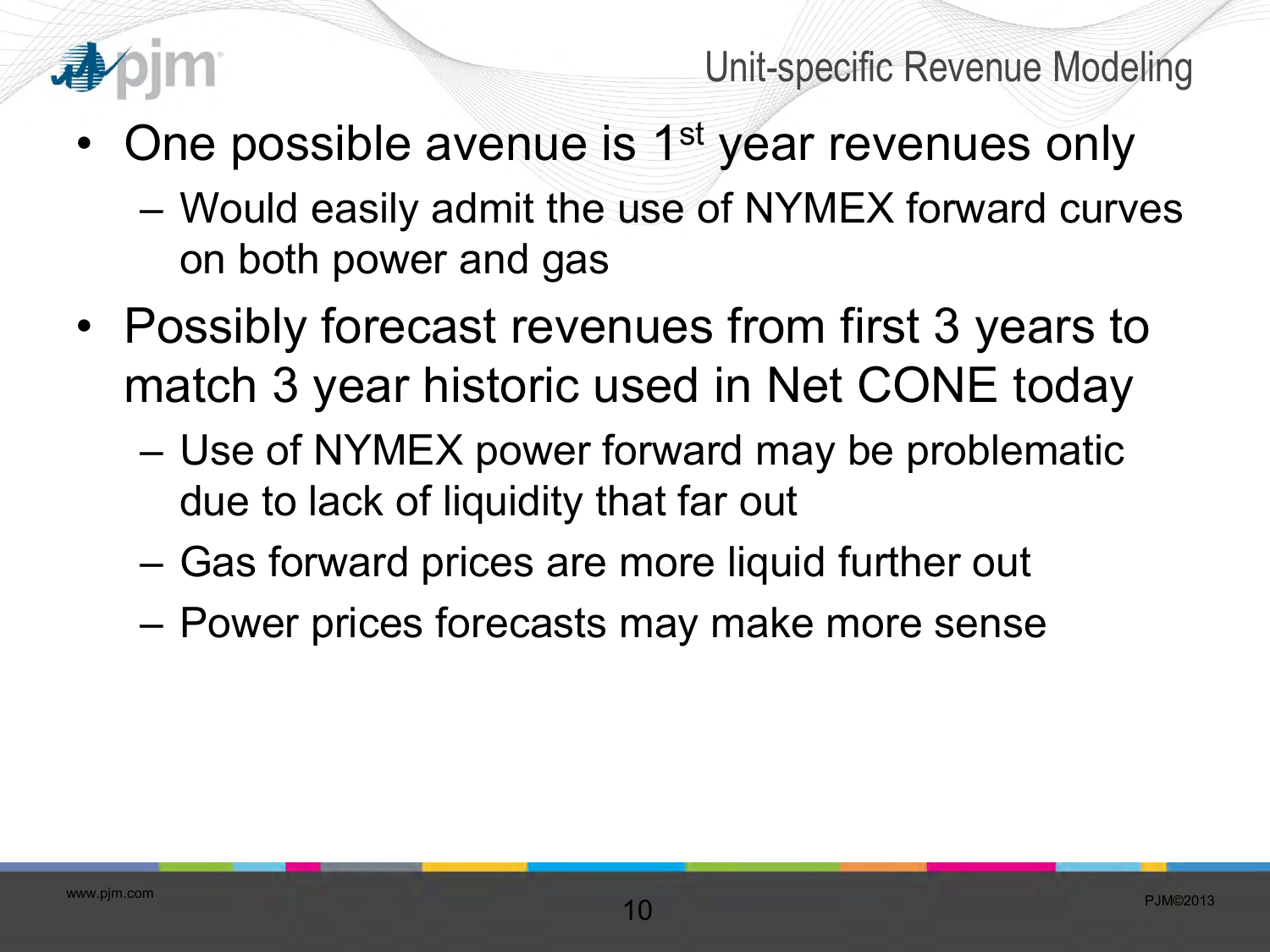

- Forward prices in gas and power would be shaped to match hourly, daily, monthly changes for both peak and off-peak hours
	- We have the ability to do this already using historic data in the energy and environmentally limited opportunity cost application in eMkt
- Dispatch
	- Like we do today in Net CONE calculation to account for operational parameters
- Emissions Prices
	- From forecasts or forward curves as available or relevant